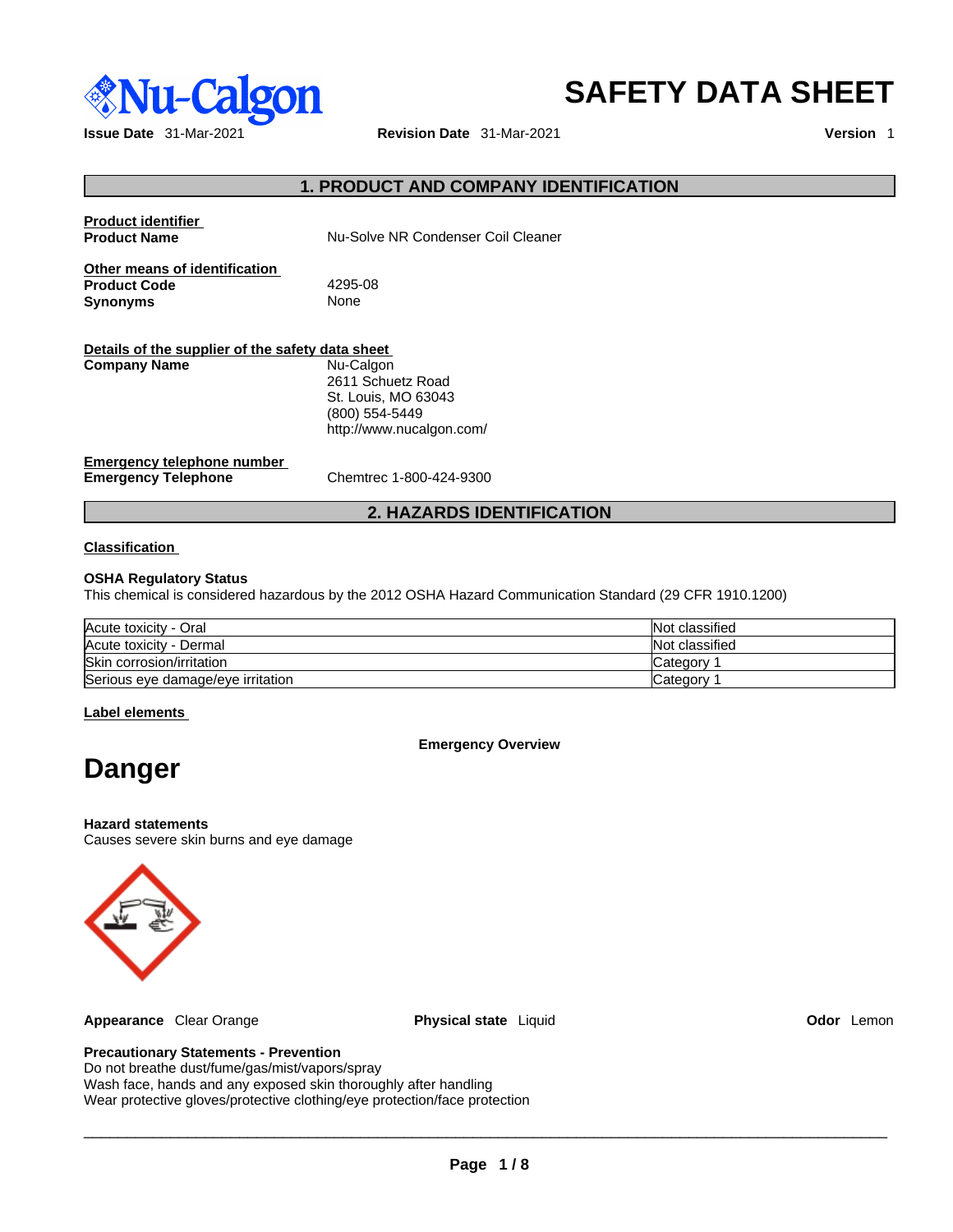#### **Precautionary Statements - Response**

Specific Treatment (See Section 4 on the SDS) IF IN EYES: Rinse cautiously with water for several minutes. Remove contact lenses, if present and easy to do. Continue rinsing Immediately call a POISON CENTER or doctor/physician IF ON SKIN (or hair): Remove/Take off immediately all contaminated clothing. Rinse skin with water/shower Wash contaminated clothing before reuse IF INHALED: Remove victim to fresh air and keep at rest in a position comfortable for breathing Immediately call a POISON CENTER or doctor/physician IF SWALLOWED: Rinse mouth. DO NOT induce vomiting Drink plenty of water Immediately call a POISON CENTER or doctor/physician

#### **Precautionary Statements - Storage**

Store locked up

#### **Precautionary Statements - Disposal**

Disposal should be in accordance with applicable regional, national and local laws and regulations

#### **Hazards not otherwise classified (HNOC)**

**Other Information** 

- Toxic to aquatic life with long lasting effects
- Harmful to aquatic life

Unknown Acute Toxicity 0% of the mixture consists of ingredient(s) of unknown toxicity

## **3. COMPOSITION/INFORMATION ON INGREDIENTS**

| Chemica<br>Name            | CAS N<br>™ No.               | Weight-%<br>7٥ | iarrat<br>⊺rad⊧<br>うせししせい |
|----------------------------|------------------------------|----------------|---------------------------|
| <b>Blend</b><br>Surtactant | .<br>$. \,1. \,$<br>prietary |                |                           |

\*The exact percentage (concentration) of composition has been withheld as a trade secret.

| <b>4. FIRST AID MEASURES</b>                                |                                                                                                                                                                                                                                                                 |  |
|-------------------------------------------------------------|-----------------------------------------------------------------------------------------------------------------------------------------------------------------------------------------------------------------------------------------------------------------|--|
| <b>First aid measures</b>                                   |                                                                                                                                                                                                                                                                 |  |
| <b>General advice</b>                                       | Immediate medical attention is required.                                                                                                                                                                                                                        |  |
| <b>Skin Contact</b>                                         | Wash off immediately with soap and plenty of water while removing all contaminated<br>clothes and shoes. If skin irritation persists, call a physician.                                                                                                         |  |
| Eye contact                                                 | Do not rub affected area. Rinse immediately with plenty of water, also under the eyelids, for<br>at least 15 minutes. Keep eye wide open while rinsing.                                                                                                         |  |
| <b>Inhalation</b>                                           | Remove to fresh air. Get medical attention for any breathing difficulty.                                                                                                                                                                                        |  |
| Ingestion                                                   | Rinse mouth. Drink plenty of water. Do NOT induce vomiting. Never give anything by mouth<br>to an unconscious person. Call a physician or poison control center immediately.                                                                                    |  |
| Self-protection of the first aider                          | Use personal protective equipment as required. Avoid contact with skin, eyes or clothing.                                                                                                                                                                       |  |
| Most important symptoms and effects, both acute and delayed |                                                                                                                                                                                                                                                                 |  |
| <b>Symptoms</b>                                             | Any additional important symptoms and effects are described in Section 11: Toxicology<br>Information.                                                                                                                                                           |  |
|                                                             | Indication of any immediate medical attention and special treatment needed                                                                                                                                                                                      |  |
| Note to physicians                                          | Product is a corrosive material. Use of gastric lavage or emesis is contraindicated.<br>Possible perforation of stomach or esophagus should be investigated. Do not give<br>chemical antidotes. Asphyxia from glottal edema may occur. Marked decrease in blood |  |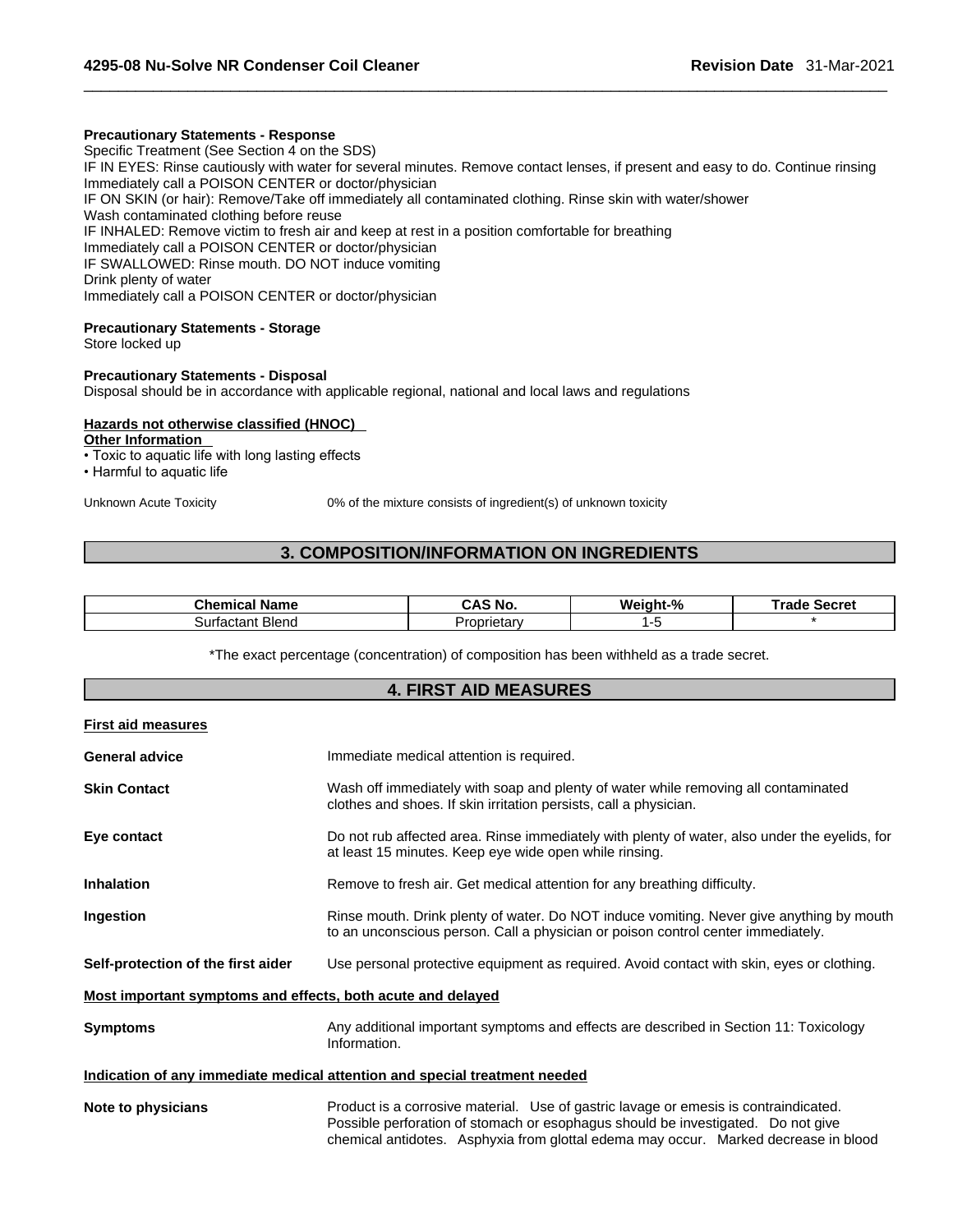pressure may occur with moist rales, frothy sputum, and high pulse pressure. Treat symptomatically.

## **5. FIRE-FIGHTING MEASURES**

#### **Suitable extinguishing media**

Use extinguishing measures that are appropriate to local circumstances and the surrounding environment.

**Unsuitable extinguishing media** Caution: Use of water spray when fighting fire may be inefficient.

#### **Specific hazards arising from the chemical**

The product causes burns of eyes, skin and mucous membranes. Thermal decomposition can lead to release of irritating and toxic gases and vapors. In the event of fire and/or explosion do not breathe fumes.

**Explosion data Sensitivity to Mechanical Impact** None. **Sensitivity to Static Discharge** None.

#### **Protective equipment and precautions for firefighters**

As in any fire, wear self-contained breathing apparatus pressure-demand, MSHA/NIOSH (approved or equivalent) and full protective gear.

## **6. ACCIDENTAL RELEASE MEASURES**

|                                                      | <b>Personal precautions, protective equipment and emergency procedures</b>                                                                                                                                                                                                                                  |
|------------------------------------------------------|-------------------------------------------------------------------------------------------------------------------------------------------------------------------------------------------------------------------------------------------------------------------------------------------------------------|
| <b>Personal precautions</b>                          | Avoid contact with skin, eyes or clothing. Evacuate personnel to safe areas. Keep people<br>away from and upwind of spill/leak. Use personal protective equipment as required.                                                                                                                              |
| <b>Environmental precautions</b>                     |                                                                                                                                                                                                                                                                                                             |
| <b>Environmental precautions</b>                     | Do not allow into any storm sewer drains, lakes, streams, ponds, estuaries, oceans or other<br>surface water bodies. Should not be released into the environment. Dispose of according to<br>all local city, state and federal rules and regulations.                                                       |
| Methods and material for containment and cleaning up |                                                                                                                                                                                                                                                                                                             |
| <b>Methods for containment</b>                       | Prevent further leakage or spillage if safe to do so.                                                                                                                                                                                                                                                       |
| Methods for cleaning up                              | Dam up. Dike far ahead of liquid spill for later disposal. Prevent product from entering<br>drains. Soak up with inert absorbent material. Take up mechanically, placing in appropriate<br>containers for disposal. Clean contaminated surface thoroughly. After cleaning, flush away<br>traces with water. |
|                                                      |                                                                                                                                                                                                                                                                                                             |

## **7. HANDLING AND STORAGE**

| <b>Precautions for safe handling</b>                         |                                                                                                                                                                                                                                                                                                   |
|--------------------------------------------------------------|---------------------------------------------------------------------------------------------------------------------------------------------------------------------------------------------------------------------------------------------------------------------------------------------------|
| Advice on safe handling                                      | Use personal protective equipment as required. Avoid contact with skin, eyes or clothing.<br>Ensure adequate ventilation, especially in confined areas. In case of insufficient ventilation,<br>wear suitable respiratory equipment. Use only with adequate ventilation and in closed<br>systems. |
| Conditions for safe storage, including any incompatibilities |                                                                                                                                                                                                                                                                                                   |
| <b>Storage Conditions</b>                                    | Keep out of the reach of children. Keep containers tightly closed in a dry, cool and<br>well-ventilated place. Keep in properly labeled containers.                                                                                                                                               |
| Incompatible materials                                       | Incompatible with strong acids and bases. Incompatible with oxidizing agents.                                                                                                                                                                                                                     |
|                                                              | 8. EXPOSURE CONTROLS/PERSONAL PROTECTION                                                                                                                                                                                                                                                          |

#### **Control parameters**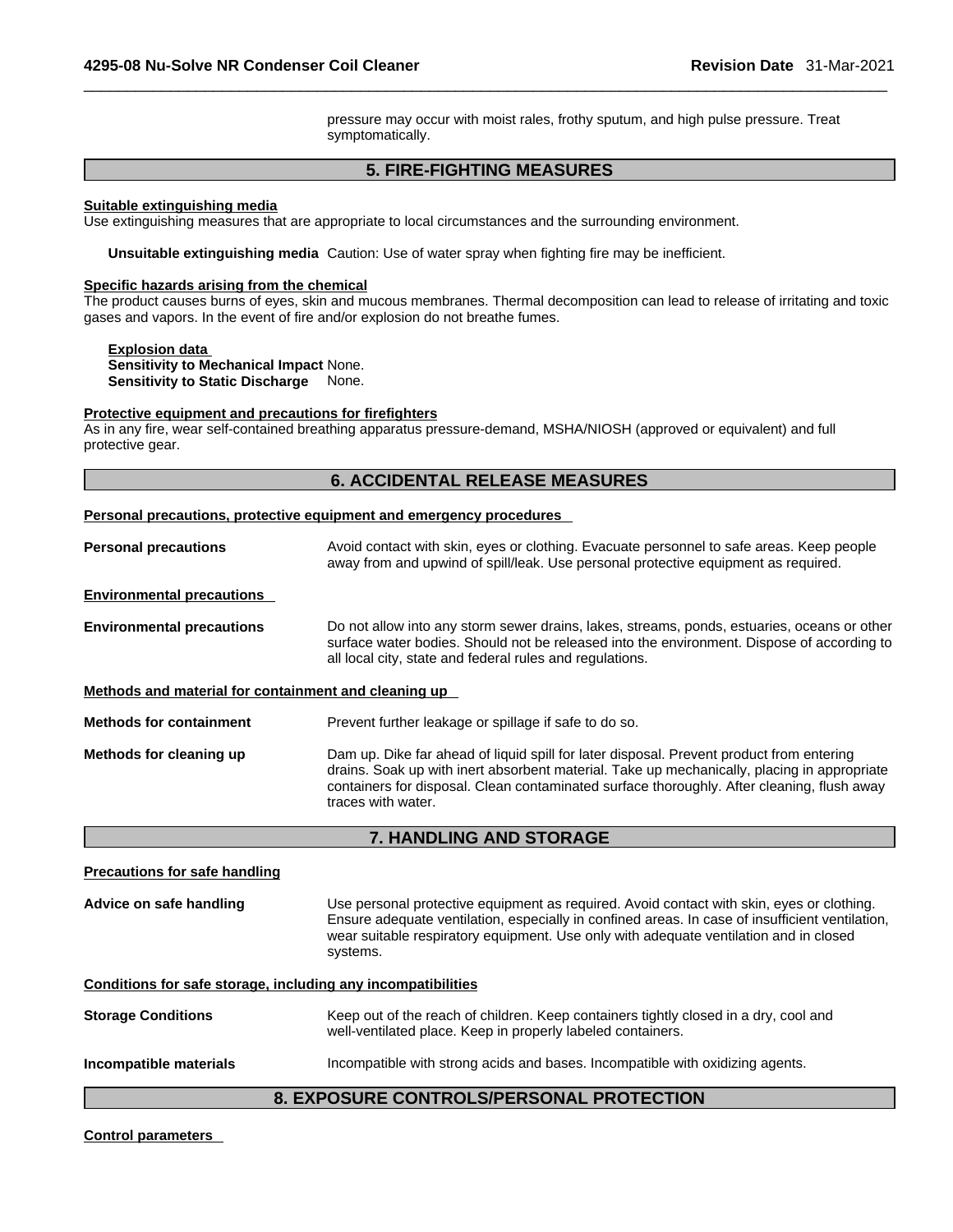#### **Exposure Guidelines** .

| <b>Chemical Name</b>      | <b>ACGIH TLV</b>               | <b>OSHA PEL</b>                     | <b>NIOSH IDLH</b>         |
|---------------------------|--------------------------------|-------------------------------------|---------------------------|
| 2-butoxyethanol           | TWA: 20 ppm                    | TWA: 50 ppm                         | IDLH: 700 ppm             |
| 111-76-2                  |                                | TWA: $240 \text{ mg/m}^3$           | TWA: 5 ppm                |
|                           |                                | (vacated) TWA: 25 ppm               | TWA: 24 mg/m <sup>3</sup> |
|                           |                                | (vacated) TWA: $120 \text{ mg/m}^3$ |                           |
|                           |                                | (vacated) S*                        |                           |
|                           |                                |                                     |                           |
| 2-(2-butoxyethoxy)ethanol | TWA: 10 ppm inhalable fraction |                                     |                           |
| 112-34-5                  | and vapor                      |                                     |                           |

*NIOSH IDLH Immediately Dangerous to Life or Health* 

**Other Information** Vacated limits revoked by the Court of Appeals decision in AFL-CIO v.OSHA, 965 F.2d 962 (11th Cir., 1992).

#### **Appropriate engineering controls**

| <b>Engineering Controls</b>   | Showers, Eyewash stations & Ventilation systems.                                                                                                                                                                                                                                                                                                                                                            |  |  |
|-------------------------------|-------------------------------------------------------------------------------------------------------------------------------------------------------------------------------------------------------------------------------------------------------------------------------------------------------------------------------------------------------------------------------------------------------------|--|--|
|                               | Individual protection measures, such as personal protective equipment                                                                                                                                                                                                                                                                                                                                       |  |  |
| <b>Eye/face protection</b>    | Tight sealing safety goggles. Face protection shield.                                                                                                                                                                                                                                                                                                                                                       |  |  |
| Skin and body protection      | Wear impervious protective clothing, including boots, gloves, lab coat, apron or coveralls,<br>as appropriate, to prevent skin contact.                                                                                                                                                                                                                                                                     |  |  |
| <b>Respiratory protection</b> | If exposure limits are exceeded or irritation is experienced, NIOSH/MSHA approved<br>respiratory protection should be worn. Positive-pressure supplied air respirators may be<br>required for high airborne contaminant concentrations. Respiratory protection must be<br>provided in accordance with current local regulations.                                                                            |  |  |
| <b>General Hygiene</b>        | Keep away from food, drink and animal feeding stuffs. When using do not eat, drink or<br>smoke. Contaminated work clothing should not be allowed out of the workplace. Regular<br>cleaning of equipment, work area and clothing is recommended. Avoid contact with skin,<br>eyes or clothing. Take off all contaminated clothing and wash it before reuse. Wear suitable<br>gloves and eye/face protection. |  |  |

## **9. PHYSICAL AND CHEMICAL PROPERTIES**

## **Information on basic physical and chemical properties**

| <b>Physical state</b><br>Appearance<br>Color<br>Odor<br><b>Odor threshold</b> | Liquid<br>Clear Orange<br>Orange<br>Lemon<br>No Information available |                  |  |
|-------------------------------------------------------------------------------|-----------------------------------------------------------------------|------------------|--|
|                                                                               |                                                                       |                  |  |
| <b>Property</b>                                                               | Values                                                                | Remarks • Method |  |
| рH                                                                            | $12.0 - 13.0$                                                         |                  |  |
| <b>Specific Gravity</b>                                                       | 1.008                                                                 |                  |  |
| <b>Viscosity</b>                                                              | $<$ 25 cP @ 25 $\degree$ C                                            |                  |  |
| Melting point/freezing point                                                  | No Information available                                              |                  |  |
| <b>Flash point</b>                                                            | None                                                                  |                  |  |
| Boiling point / boiling range                                                 | 212 °F                                                                |                  |  |
| <b>Evaporation rate</b>                                                       | No Information available                                              |                  |  |
| Flammability (solid, gas)                                                     | No data available                                                     |                  |  |
| <b>Flammability Limits in Air</b>                                             |                                                                       |                  |  |
| <b>Upper flammability limit:</b>                                              | No Information available                                              |                  |  |
| Lower flammability limit:                                                     | No Information available                                              |                  |  |
| Vapor pressure                                                                | No Information available                                              |                  |  |
| Vapor density                                                                 | No Information available                                              |                  |  |
| <b>Water solubility</b>                                                       | Complete                                                              |                  |  |
| <b>Partition coefficient</b>                                                  | No Information available                                              |                  |  |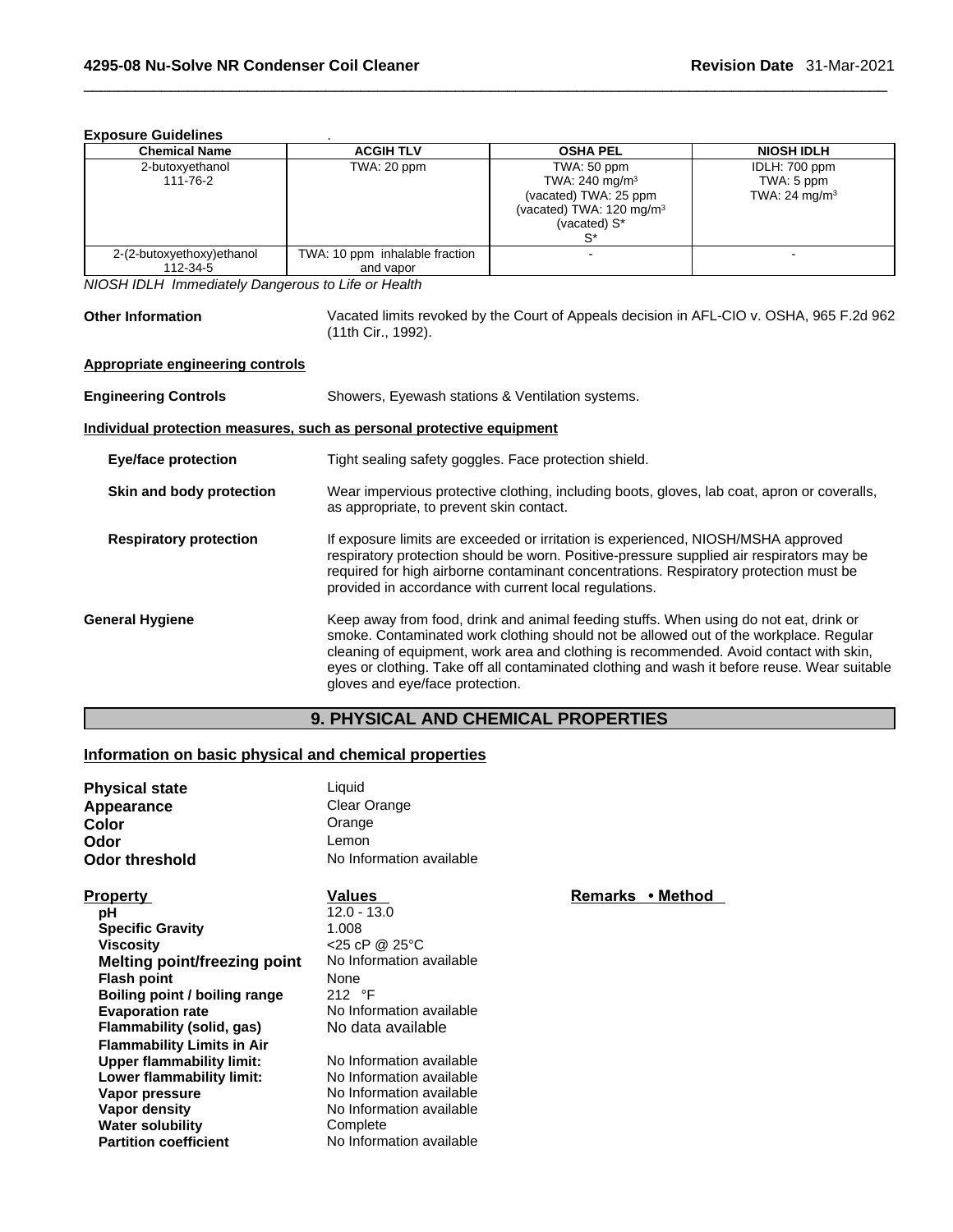| <b>Autoignition temperature</b><br><b>Decomposition temperature</b> | No Information available<br>No Information available |  |
|---------------------------------------------------------------------|------------------------------------------------------|--|
| Other Information                                                   |                                                      |  |

**Density Lbs/Gal** 8.40 **VOC Content (%)** 1

## **10. STABILITY AND REACTIVITY**

#### **Reactivity**

No data available

#### **Chemical stability**

Stable under recommended storage conditions.

#### **Possibility of Hazardous Reactions**

None under normal processing.

#### **Conditions to avoid**

Exposure to air or moisture over prolonged periods.

#### **Incompatible materials**

Incompatible with strong acids and bases. Incompatible with oxidizing agents.

#### **Hazardous Decomposition Products**

Thermal decomposition can lead to release of irritating and toxic gases and vapors.

### **11. TOXICOLOGICAL INFORMATION**

#### **Information on likely routes of exposure**

#### **Product Information**

| <b>Inhalation</b>   | Avoid breathing vapors or mists. Breathing of vapor can cause respiratory irritation and<br>inflammation. Breathing of mist or liquid can cause burns to the respiratory tract. |
|---------------------|---------------------------------------------------------------------------------------------------------------------------------------------------------------------------------|
| Eye contact         | Avoid contact with eyes. Corrosive. Causes severe eye damage.                                                                                                                   |
| <b>Skin Contact</b> | Avoid contact with skin. Corrosive. Contact with skin may cause severe irritation and burns.                                                                                    |
| Ingestion           | Do not taste or swallow. Ingestion causes acute irritation and burns to the mucous<br>membranes of the mouth, trachea, esophagus and stomach.                                   |

| <b>Chemical Name</b> | Oral LD50           | Dermal LD50       | <b>Inhalation LC50</b> |
|----------------------|---------------------|-------------------|------------------------|
| Surfactant Blend     | (Rat)<br>2000 mg/kg | 2000 mg/kg<br>Rat |                        |
|                      |                     |                   |                        |

#### **Information on toxicological effects**

**Symptoms** No Information available.

#### **Delayed and immediate effects as well as chronic effects from short and long-term exposure**

**Corrosivity** Causes burns. Extremely corrosive and destructive to tissue. Risk of serious damage to eyes. **Sensitization** No Information available. **Germ cell mutagenicity** No Information available. **Carcinogenicity** The table below indicateswhether each agency has listed any ingredient as a carcinogen. *ACGIH (American Conference of Governmental Industrial Hygienists) A3 - Animal Carcinogen IARC (International Agency for Research on Cancer) Group 3 -Not classifiable as a human carcinogen* 

**Reproductive toxicity**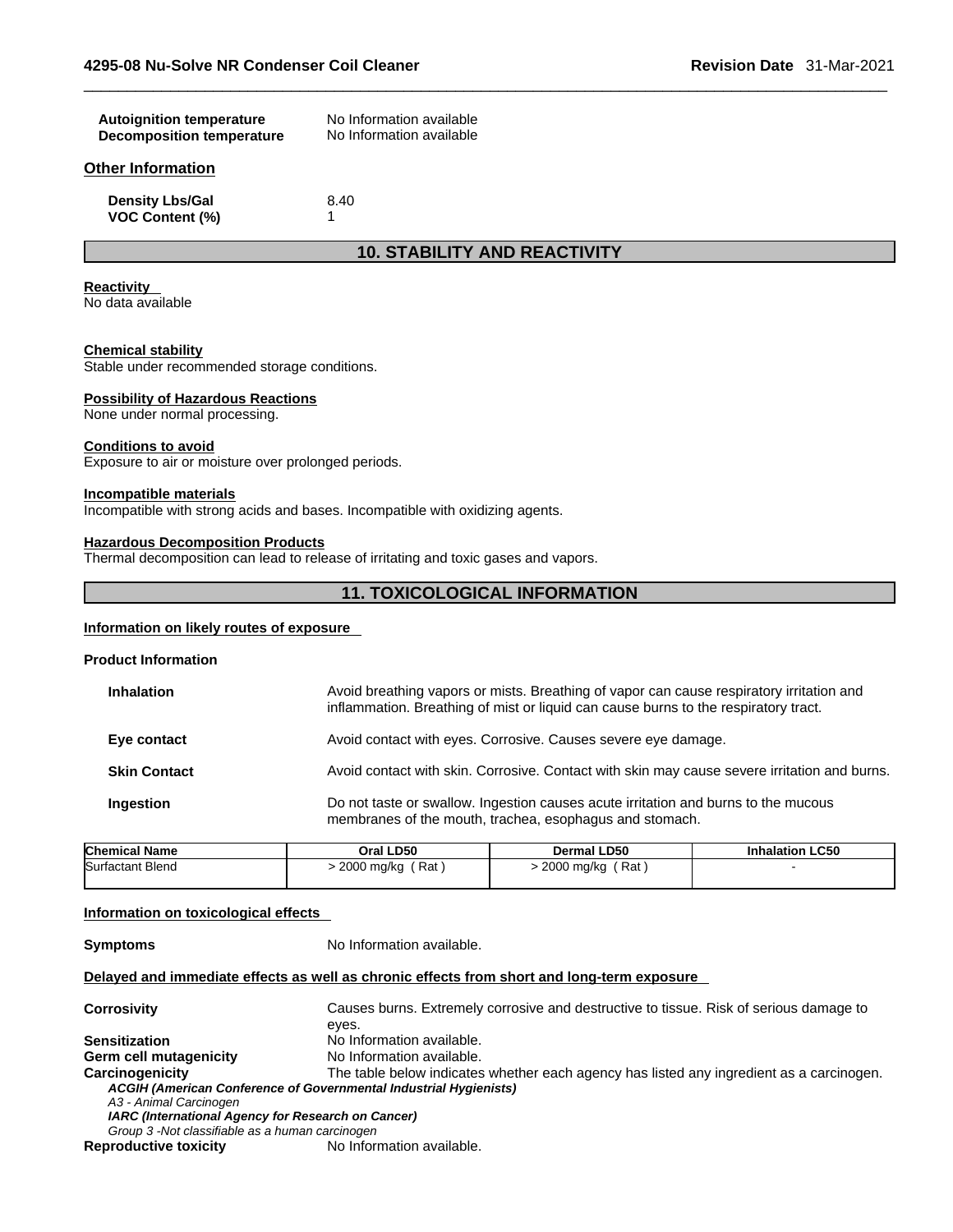| <b>STOT - single exposure</b>                          | No Information available.                                                                                                                                                                                                                                                                                         |
|--------------------------------------------------------|-------------------------------------------------------------------------------------------------------------------------------------------------------------------------------------------------------------------------------------------------------------------------------------------------------------------|
| STOT - repeated exposure                               | No Information available.                                                                                                                                                                                                                                                                                         |
| <b>Chronic toxicity</b>                                | Chronic exposure to corrosive fumes/gases may cause erosion of the teeth followed by jaw<br>necrosis. Bronchial irritation with chronic cough and frequent attacks of pneumonia are<br>common. Gastrointestinal disturbances may also be seen. Avoid repeated exposure.<br>Possible risk of irreversible effects. |
| Aspiration hazard                                      | No Information available.                                                                                                                                                                                                                                                                                         |
| Numerical measures of toxicitv   - Product Information |                                                                                                                                                                                                                                                                                                                   |
| Unknown Acute Toxicity                                 | 0% of the mixture consists of ingredient(s) of unknown toxicity                                                                                                                                                                                                                                                   |
|                                                        | The following values are calculated based on chapter 3.1 of the GHS document $\;$ .                                                                                                                                                                                                                               |
| ATEmix (oral)<br><b>ATEmix (dermal)</b>                | 50.000.00<br>50,000,00                                                                                                                                                                                                                                                                                            |
|                                                        |                                                                                                                                                                                                                                                                                                                   |

## **12. ECOLOGICAL INFORMATION**

#### **Ecotoxicity**

0% of the mixture consists of components(s) of unknown hazards to the aquatic environment

| <b>Chemical Name</b>                                               | Algae/aquatic plants                           | Fish                                                                                              | <b>Crustacea</b>                                  |
|--------------------------------------------------------------------|------------------------------------------------|---------------------------------------------------------------------------------------------------|---------------------------------------------------|
| <b>Surfactant Blend</b>                                            |                                                | 1.2: 96 h Oncorhynchus mykiss<br>mg/L LC50                                                        | 5.3: 48 h Daphnia mg/L LC50                       |
| Sodium Metasilicate<br>6834-92-0                                   |                                                | 210: 96 h Brachydanio rerio mg/L<br>LC50<br>210: 96 h Brachydanio rerio mg/L<br>LC50 semi-static  |                                                   |
| 2-butoxyethanol<br>111-76-2                                        |                                                | 1490: 96 h Lepomis macrochirus<br>mg/L LC50 static<br>2950: 96 h Lepomis macrochirus<br>mg/L LC50 | 1000: 48 h Daphnia magna mg/L<br>EC <sub>50</sub> |
| 2-(2-butoxyethoxy) ethanol<br>112-34-5                             | 100: 96 h Desmodesmus<br>subspicatus mg/L EC50 | 1300: 96 h Lepomis macrochirus<br>mg/L LC50 static                                                | 100: 48 h Daphnia magna mg/L<br>EC50              |
| Alanine, N,N-bis(carboxymethyl)-,<br>trisodium salt<br>164462-16-2 |                                                | 110: 96 h Danio rerio mg/L LC50<br>static                                                         |                                                   |

#### **Persistence and degradability**

No Information available.

#### **Bioaccumulation**

Bioaccumulative potential.

## **Other adverse effects** No Information available

## **13. DISPOSAL CONSIDERATIONS**

| Waste treatment methods   |              |
|---------------------------|--------------|
| <b>Disposal of wastes</b> | Disposal sho |

**posal should be in accordance with applicable regional, national and local laws and** regulations.

**Contaminated packaging** Do not reuse container.

## **14. TRANSPORT INFORMATION**

The basic description below is specific to the container size. This information is provided for at a glance DOT information. Please refer to the container and/or shipping papers for the appropriate shipping description before tendering this material for shipment. For additional information, please contact the distributor listed in section 1 of this SDS.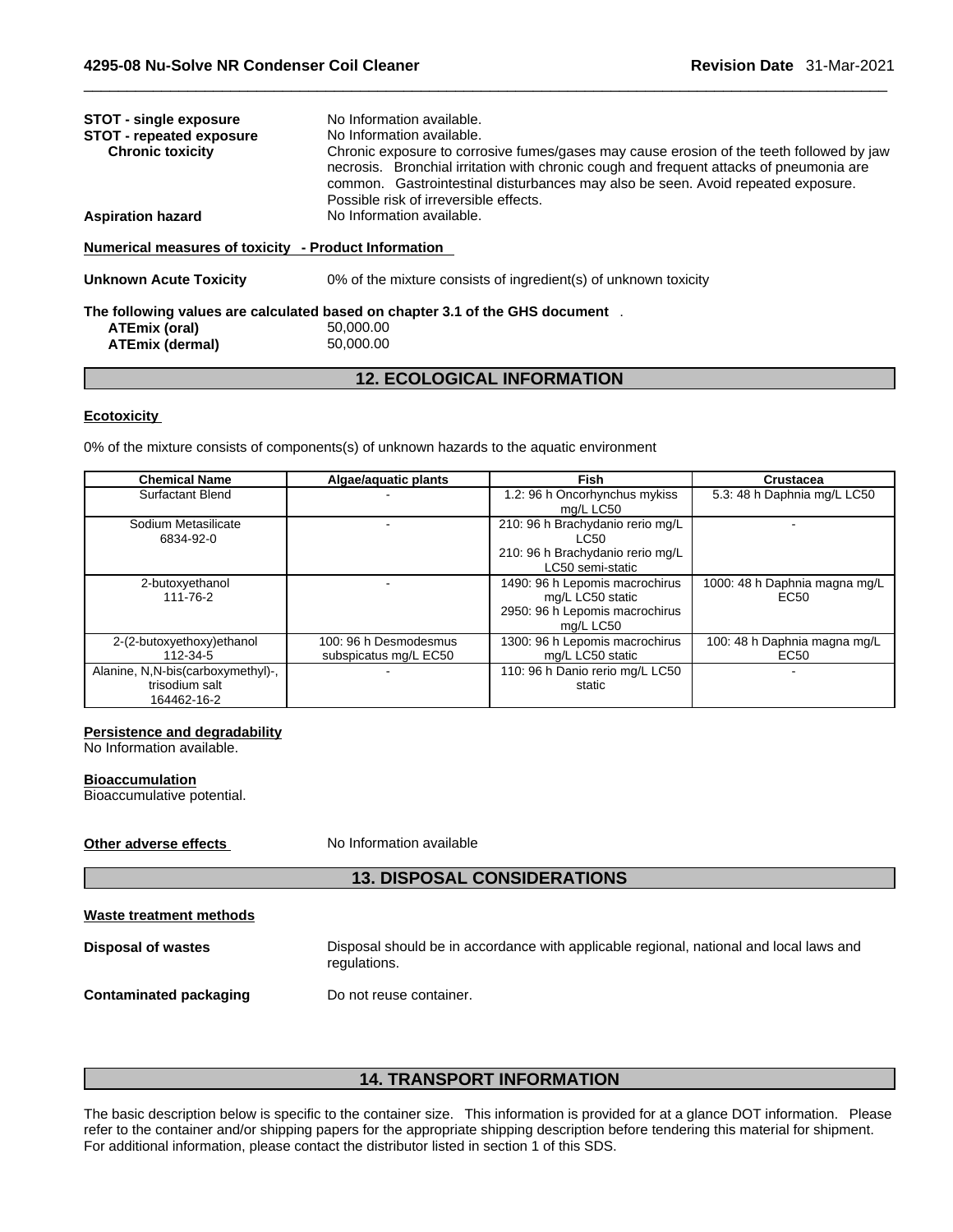| <b>DOT</b> | Not regulated |
|------------|---------------|
| <b>TDG</b> | Not regulated |

**15. REGULATORY INFORMATION** 

| International Inventories |          |
|---------------------------|----------|
| TSCA                      | Complies |
| <b>DSL/NDSL</b>           | Complies |

#### **Legend:**

**TSCA** - United States Toxic Substances Control Act Section 8(b) Inventory **DSL/NDSL** - Canadian Domestic Substances List/Non-Domestic Substances List

#### **US Federal Regulations**

#### **SARA 313**

Section 313 of Title III of the Superfund Amendments and Reauthorization Act of 1986 (SARA). This product does not contain any chemicals which are subject to the reporting requirements of the Act and Title 40 of the Code of Federal Regulations, Part 372

| SARA 311/312 Hazard Categories    |     |  |
|-----------------------------------|-----|--|
| Acute health hazard               | Yes |  |
| <b>Chronic Health Hazard</b>      | Yes |  |
| Fire hazard                       | N٥  |  |
| Sudden release of pressure hazard | Nο  |  |

**Reactive Hazard** No

#### **CWA** (Clean Water Act)

This product does not contain any substances regulated as pollutants pursuant to the Clean Water Act (40 CFR 122.21 and 40 CFR 122.42)

#### **CERCLA**

This material, as supplied, does not contain any substances regulated as hazardous substances under the Comprehensive Environmental Response Compensation and Liability Act (CERCLA) (40 CFR 302) or the Superfund Amendments and Reauthorization Act (SARA) (40 CFR 355). There may be specific reporting requirements at the local, regional, or state level pertaining to releases of this material

#### **US State Regulations**

#### **California Proposition 65**

This product has been evaluated and does not require warning labeling under California Proposition 65.

#### **U.S. State Right-to-Know Regulations**

| <b>Chemical Name</b>                  | <b>New Jersey</b> | <b>Massachusetts</b> | Pennsylvania |
|---------------------------------------|-------------------|----------------------|--------------|
| 2-butoxyethanol<br>111-76-2           |                   |                      |              |
| 2-(2-butoxyethoxy)ethanol<br>112-34-5 |                   |                      |              |

## **U.S. EPA Label Information**

#### **EPA Pesticide Registration Number** Not Applicable

## **16. OTHER INFORMATION**